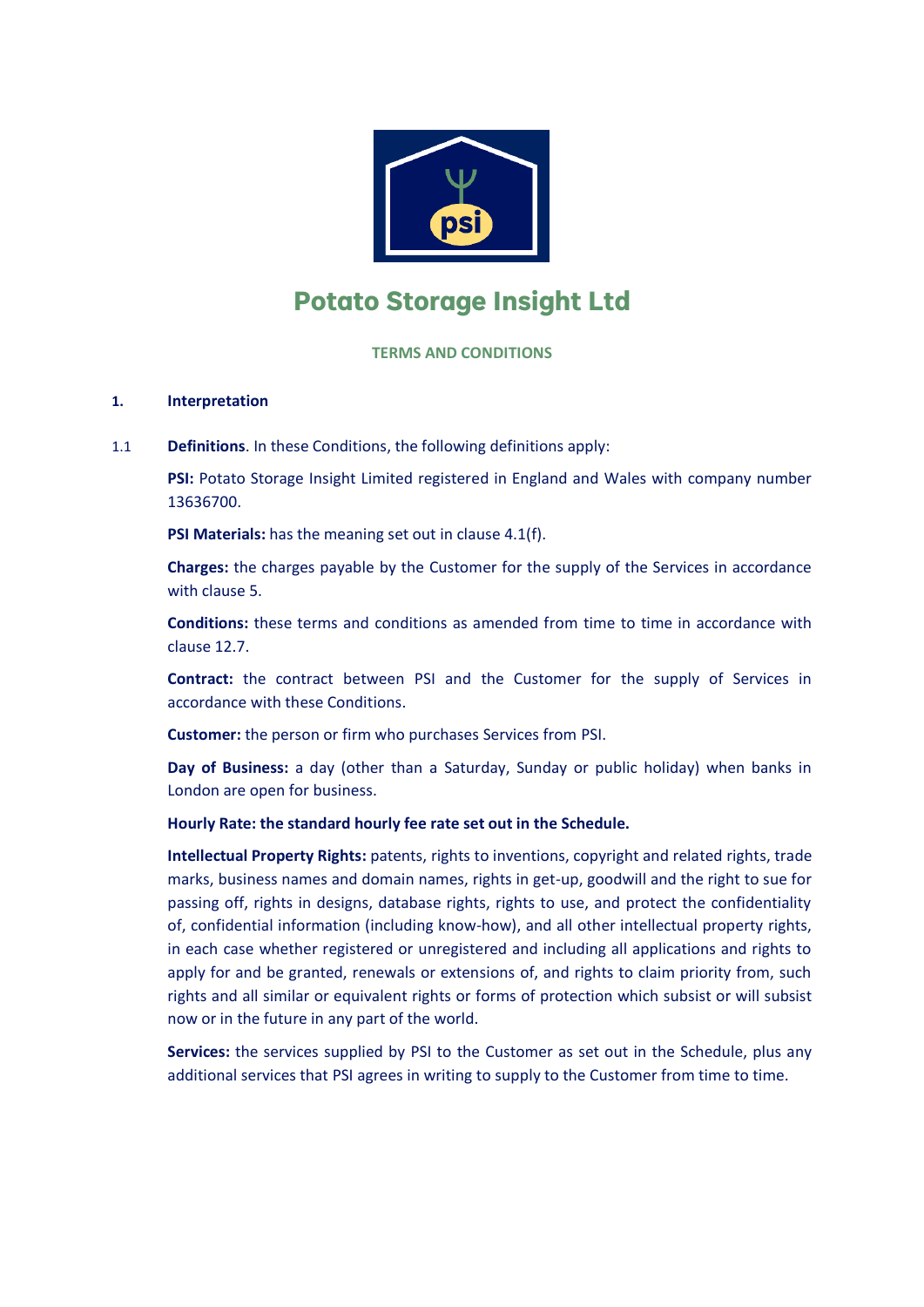## 1.2 **Construction**

In these Conditions, the following rules apply:

- (a) a **person** includes a natural person, corporate or unincorporated body (whether or not having separate legal personality);
- (b) a reference to a party includes its personal representatives, successors or permitted assigns;
- (c) a reference to a statute or statutory provision is a reference to such statute or statutory provision as amended or re-enacted. A reference to a statute or statutory provision includes any subordinate legislation made under that statute or statutory provision, as amended or re-enacted;
- (d) any phrase introduced by the terms **including**, **include**, **in particular** or any similar expression, shall be construed as illustrative and shall not limit the sense of the words preceding those terms; and
- (e) a reference to **writing** or **written** includes e-mail but not fax.

## **2. Basis of contract**

- 2.1 The Customer agrees to purchase and PSI agrees to supply the Services in accordance with these Conditions.
- 2.2 This Contract shall commence on the date on which it has been signed by the Customer and PSI.
- 2.3 The Contract constitutes the entire agreement between the parties. It supersedes and extinguishes all previous agreements, promises, assurances, warranties, representations and understandings between us, whether written or oral, relating to its subject matter. The Customer acknowledges that it has not relied on any statement, promise, representation, assurance or warranty made or given by or on behalf of PSI which is not set out in the Contract.
- 2.4 Any drawings, descriptive matter or advertising issued by PSI, and any descriptions or illustrations contained on PSI's website on in PSI's marketing literature, are issued or published for the sole purpose of giving an approximate idea of the services provided by PSI. They shall not form part of the Contract or have any contractual force.
- 2.5 These Conditions apply to the Contract to the exclusion of any other terms that the Customer seeks to impose or incorporate, or which are implied by trade, custom, practice or course of dealing.
- 2.6 Any estimate or quotation given by PSI shall not constitute an offer.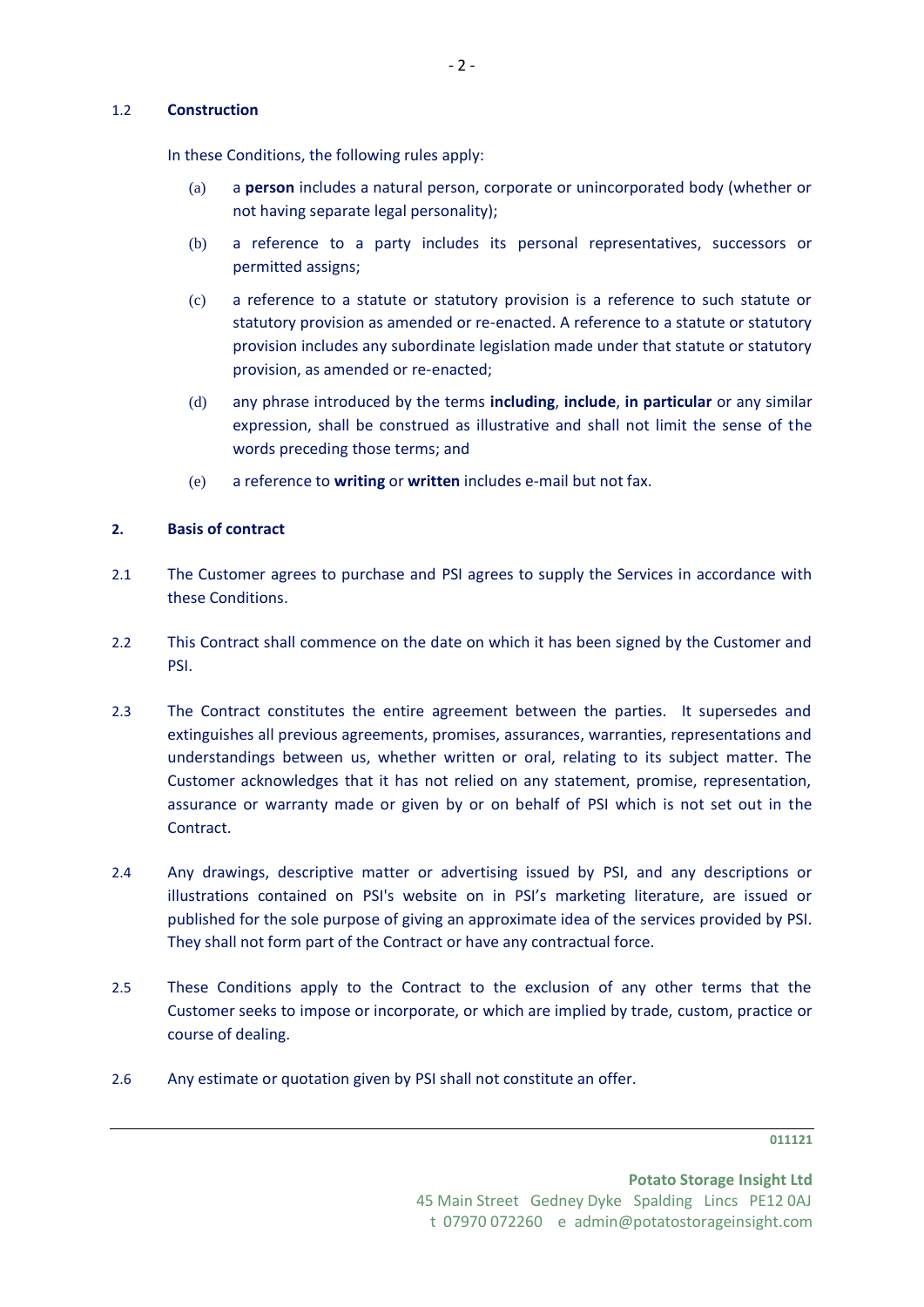#### **3. Supply of Services**

- 3.1 PSI shall supply the Services to the Customer.
- 3.2 PSI shall use all reasonable endeavours to meet any reasonable performance deadlines notified to PSI by the Customer, but any such dates shall be estimates only and time shall not be of the essence for performance of the Services.
- 3.3 PSI shall have the right to make any changes to the Services which are necessary to comply with any applicable law or safety requirement, or which do not materially affect the nature or quality of the Services, and PSI shall notify the Customer in any such event.
- 3.4 PSI warrants to the Customer that the Services will be provided using reasonable professional care and skill.

#### **4. Customer's obligations, including health & safety**

- 4.1 The Customer shall:
	- (a) co-operate with PSI in all matters relating to the Services;
	- (b) provide PSI, its employees, agents, consultants and subcontractors, with access to the Customer's premises, office accommodation and other facilities as reasonably required by PSI;
	- (c) ensure all legal health & safety provisions are met in respect of PSI, its employees, agents, consultants and subcontractors at the Customer's site(s);
	- (d) provide PSI with such information, data and materials as PSI may reasonably require in order to supply the Services, in such form as PSI may reasonably require and ensure that such information is clear, complete and accurate in all material respects;
	- (e) obtain and maintain all necessary licences, permissions and consents which may be required before the date on which the Services are to start;
	- (f) keep and maintain all materials, equipment, documents and other property of PSI (PSI Materials) at the Customer's premises in safe custody at its own risk, maintain PSI Materials in good condition until returned to PSI, and not dispose of or use PSI Materials other than in accordance with PSI's written instructions or authorisation.
- <span id="page-2-1"></span><span id="page-2-0"></span>4.2 If PSI's performance of any of its obligations under the Contract is prevented or delayed by any act or omission by the Customer or failure by the Customer to perform any relevant obligation (Customer Default)**:**
	- (a) PSI shall without limiting its other rights or remedies have the right to suspend performance of the Services until the Customer remedies the Customer Default, and to rely on the Customer Default to relieve it from the performance of any of its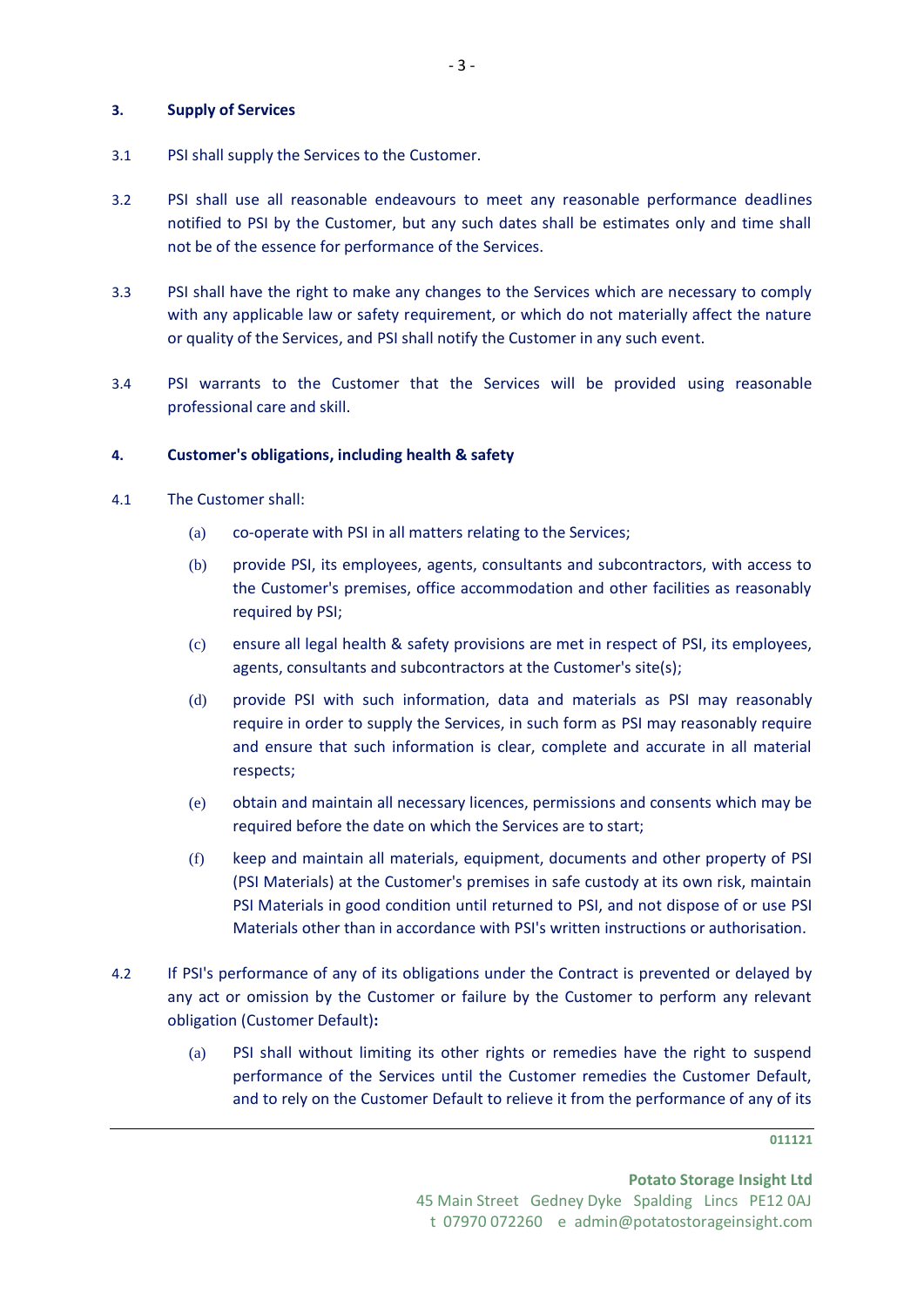obligations to the extent the Customer Default prevents or delays PSI's performance of any of its obligations;

- (b) PSI shall not be liable for any costs or losses sustained or incurred by the Customer arising directly or indirectly from PSI's failure or delay to perform any of its obligations as set out in this clause [4.2;](#page-2-1) and
- (c) the Customer shall reimburse PSI on written demand for any costs or losses sustained or incurred by PSI arising directly or indirectly from the Customer Default.

## <span id="page-3-0"></span>**5. Charges and payment**

- 5.1 Unless the parties agree otherwise in writing, the Charges for the Services shall be on a time and materials basis:
	- (a) the Charges shall be calculated in accordance with PSI's agreed quotation (based on its rates at the time of order) for the time input engaged on the Services;
	- (b) PSI shall be entitled to charge the Customer for any expenses reasonably incurred by the individuals whom PSI engages in connection with the Services, including, but not limited to, travelling expenses at £0.45 per mile, and for the cost of services provided by third parties and required by PSI for the performance of the Services, and for the cost of any materials.
- 5.2 PSI reserves the right to increase its charges, provided that such charges cannot be increased more than once in any 12 month period. PSI will give the Customer written notice of any such increase at least one month before any proposed date of the increase. If such increase is not acceptable to the Customer, it shall notify PSI in writing within 2 weeks of the date of PSI's notice and PSI shall have the right without limiting its other rights or remedies to terminate any Contract by giving 2 weeks' written notice to the Customer.
- 5.3 PSI shall invoice the Customer either:
	- (a) on completion of the Services;
	- (b) monthly in arrears; or
	- (c) at such other intervals as the parties agree in writing.
- 5.4 The Customer shall pay each invoice submitted by PSI:
	- (a) within 28 days of the date of the invoice; and
	- (b) in full and in cleared funds to a bank account nominated in writing by PSI, and time for payment shall be of the essence of the Contract.

**Potato Storage Insight Ltd** 45 Main Street Gedney Dyke Spalding Lincs PE12 0AJ t 07970 072260 e admin@potatostorageinsight.com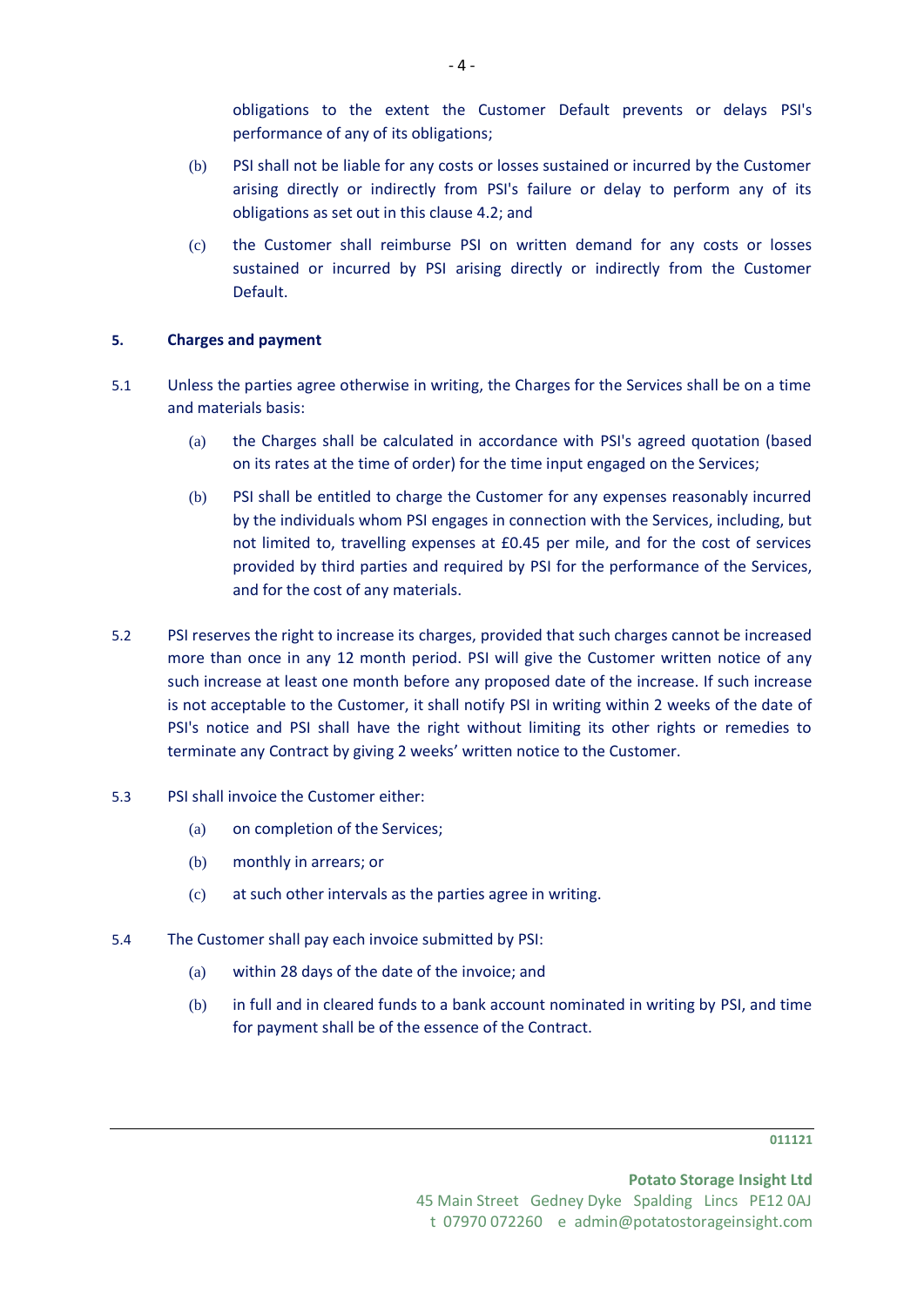- 5.5 All amounts payable by the Customer under the Contract are exclusive of amounts in respect of value added tax chargeable for the time being (**VAT**). Where any taxable supply for VAT purposes is made under the Contract by PSI to the Customer, the Customer shall, on receipt of a valid VAT invoice from PSI, pay to PSI such additional amounts in respect of VAT as are chargeable on the supply of the Services at the same time as payment is due for the supply of the Services.
- 5.6 If the Customer fails to make any payment due to PSI under the Contract by the due date for payment, then the Customer shall pay interest on the overdue amount at the rate of 4% per cent per annum above the Bank of England's base rate from time to time. Such interest shall accrue on a daily basis from the due date until actual payment of the overdue amount, whether before or after judgment. The Customer shall pay the interest together with the overdue amount.
- 5.7 The Customer shall pay all amounts due under the Contract in full without any set-off, counterclaim, deduction or withholding (except for any deduction or withholding required by law). PSI may at any time, without limiting its other rights or remedies, set off any amount owing to it by the Customer against any amount payable by PSI to the Customer.

# **6. Intellectual property rights**

- 6.1 All Intellectual Property Rights in or arising out of or in connection with the Services shall be owned by PSI.
- 6.2 The Customer acknowledges that, in respect of any third party Intellectual Property Rights, the Customer's use of any such Intellectual Property Rights is conditional on PSI obtaining a written licence from the relevant licensor on such terms as will entitle PSI to license such rights to the Customer.
- 6.3 All PSI Materials are the exclusive property of PSI.

## <span id="page-4-0"></span>**7. Confidentiality**

A party (**Receiving Party**) shall keep in strict confidence all technical or commercial knowhow, specifications, inventions, processes or initiatives which are of a confidential nature and have been disclosed to the Receiving Party by the other party (**Disclosing Party**), its employees, agents or subcontractors, and any other confidential information concerning the Disclosing Party's business, its products and services which the receiving party may obtain. The Receiving Party shall only disclose such confidential information to those of its employees, agents and subcontractors who need to know it for the purpose of discharging the Receiving Party's obligations under the Contract, and shall ensure that such employees, agents and subcontractors comply with the obligations set out in this clause as though they were a party to the Contract. The Receiving Party may also disclose such of the Disclosing Party's confidential information as is required to be disclosed by law, any governmental or

#### **011121**

**Potato Storage Insight Ltd** 45 Main Street Gedney Dyke Spalding Lincs PE12 0AJ t 07970 072260 e admin@potatostorageinsight.com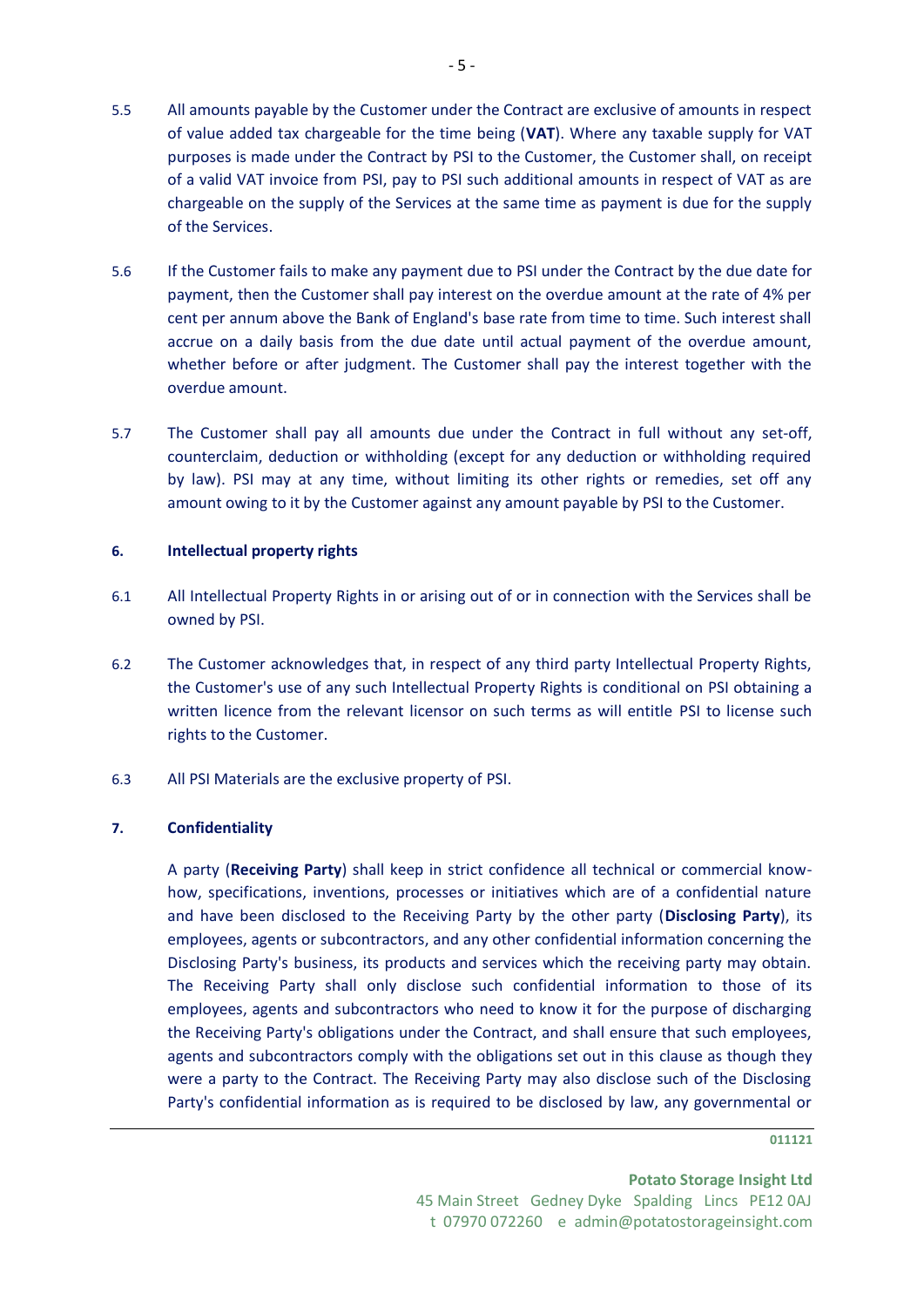# <span id="page-5-1"></span><span id="page-5-0"></span>**8. Limitation of liability**

- 8.1 Nothing in these Conditions shall limit or exclude PSI's liability for:
	- (a) death or personal injury caused by its negligence, or the negligence of its employees, agents or subcontractors;
	- (b) fraud or fraudulent misrepresentation; or
	- (c) breach of the terms implied by section 2 of the Supply of Goods and Services Act 1982 (title and quiet possession).
- 8.2 Subject to clause [8.1](#page-5-0) PSI shall under no circumstances whatever be liable to the Customer, whether in contract, tort (including negligence), breach of statutory duty, or otherwise, for any loss of profit, or any indirect or consequential loss arising under or in connection with the Contract.
- 8.3 The terms implied by sections 3 to 5 of the Supply of Goods and Services Act 1982 are, to the fullest extent permitted by law, excluded from the Contract.
- 8.4 This clause [8](#page-5-1) shall survive termination of the Contract.

## **9. Termination**

- 9.1 Without limiting its other rights or remedies, either party may terminate the Contract by giving the other party one months' written notice.
- 9.2 Without limiting its other rights or remedies, PSI may terminate the Contract with immediate effect by giving written notice to the Customer if the Customer fails to pay any amount due under this Contract on the due date for payment and fails to pay all outstanding amounts within 14 days after being notified in writing to do so.
- 9.3 Without limiting its other rights or remedies, PSI may suspend provision of the Services under the Contract or any other contract between the Customer and PSI if the Customer fails to pay any amount due under this Contract on the due date for payment.

## **10. Consequences of termination**

On termination of the Contract for any reason:

(a) the Customer shall immediately pay to PSI all of PSI's outstanding unpaid invoices and interest and, in respect of Services supplied but for which no invoice has been submitted, PSI shall submit an invoice, which shall be payable by the Customer immediately on receipt;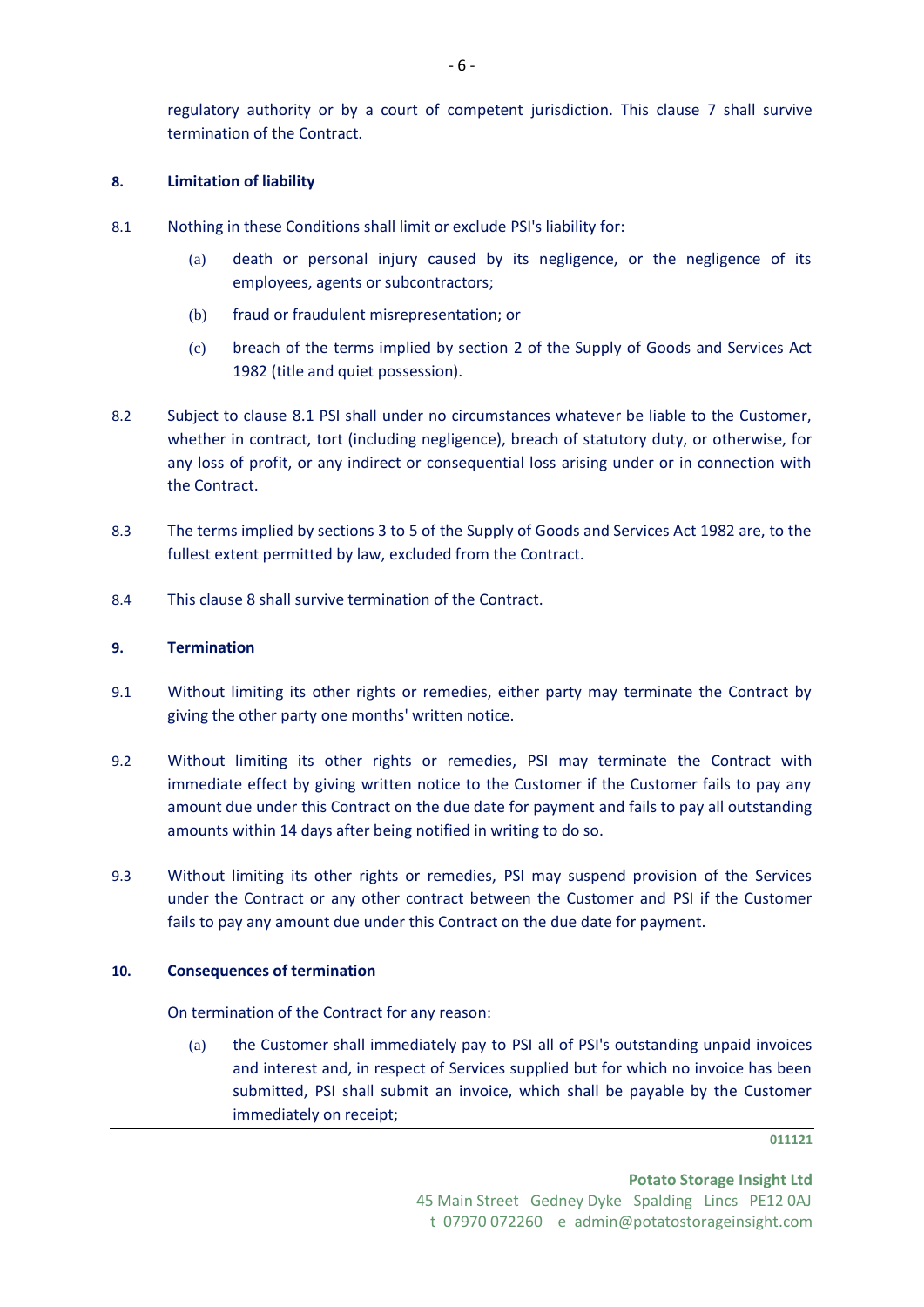- (b) the Customer shall return all of PSI Materials. If the Customer fails to do so, then PSI may enter the Customer's premises and take possession of them. Until they have been returned, the Customer shall be solely responsible for their safe keeping and will not use them for any purpose not connected with this Contract;
- (c) the accrued rights, remedies, obligations and liabilities of the parties as at expiry or termination shall be unaffected, including the right to claim damages in respect of any breach of the Contract which existed at or before the date of termination or expiry; and
- (d) clauses which expressly or by implication survive termination shall continue in full force and effect.

## **11. Force majeure**

- 11.1 For the purposes of this Contract, **Force Majeure Event** means an event beyond the reasonable control of PSI including but not limited to strikes, lock-outs or other industrial disputes (whether involving the workforce of PSI or any other party), failure of a utility service or transport network, act of God, war, riot, civil commotion, malicious damage, compliance with any law or governmental order, rule, regulation or direction, accident, breakdown of plant or machinery, fire, flood, storm or default of suppliers or subcontractors.
- 11.2 PSI shall not be liable to the Customer as a result of any delay or failure to perform its obligations under this Contract as a result of a Force Majeure Event.
- 11.3 If the Force Majeure Event prevents PSI from providing any of the Services for more than 4 weeks, PSI shall, without limiting its other rights or remedies, have the right to terminate this Contract immediately by giving written notice to the Customer.

# **12. General**

## 12.1 **Assignment and other dealings**

- (a) PSI may at any time assign, transfer, mortgage, charge, subcontract or deal in any other manner with all or any of its rights under the Contract and may subcontract or delegate in any manner any or all of its obligations under the Contract to any third party or agent.
- (b) The Customer shall not, without the prior written consent of PSI, assign, transfer, mortgage, charge, subcontract, declare a trust over or deal in any other manner with any or all of its rights or obligations under the Contract.

## <span id="page-6-0"></span>12.2 **Notices**

(a) Any notice or other communication given to a party under or in connection with the Contract shall be in writing, addressed to that party at its registered office (if it

**011121**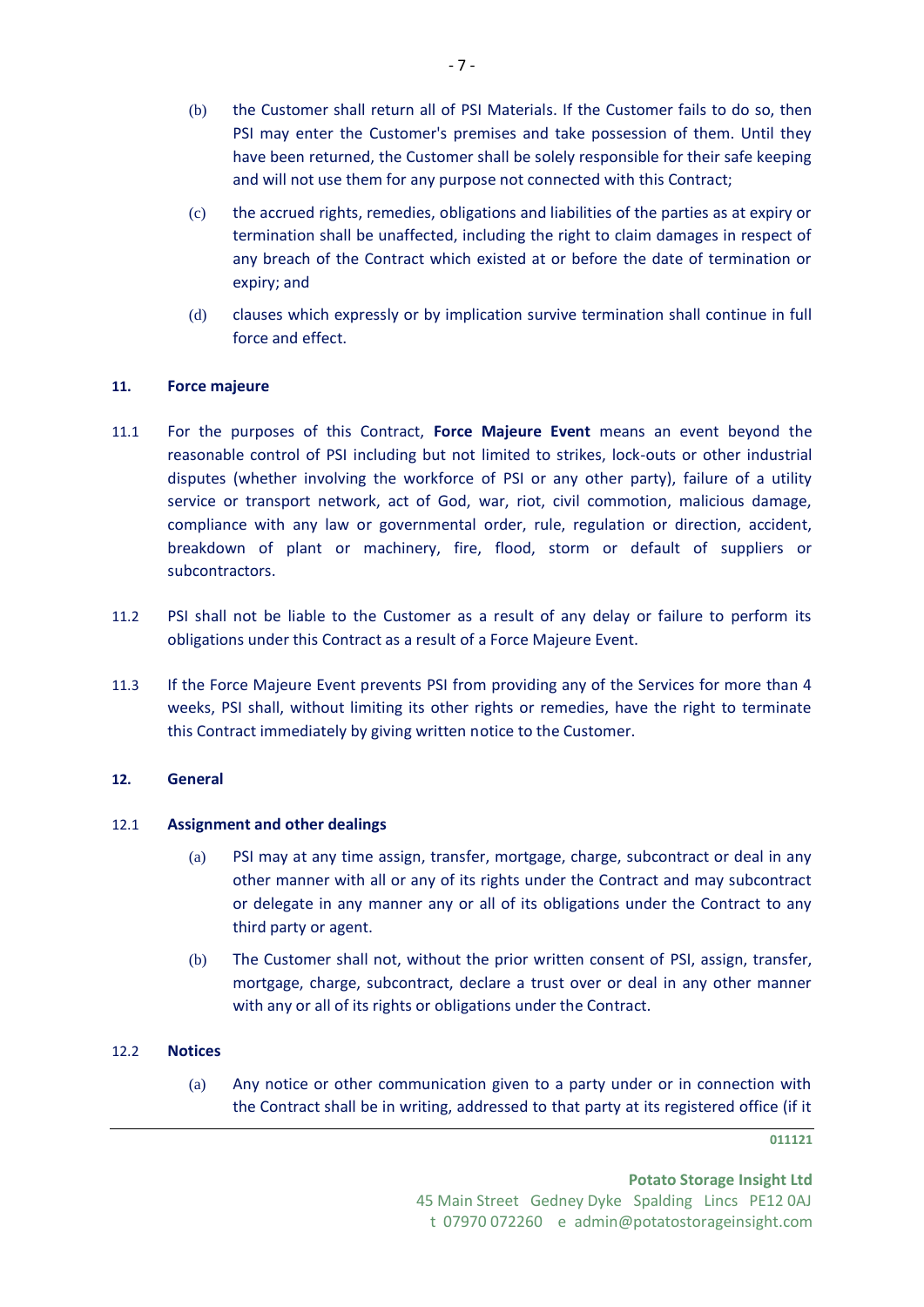is a company) or its principal place of business (in any other case) or such other address as that party may have specified to the other party in writing in accordance with this clause, and shall be delivered personally, sent by pre-paid first class post or other next working day delivery service, commercial courier or e-mail.

- (b) A notice or other communication shall be deemed to have been received: if delivered personally, when left at the address referred to in clause [12.2\(a\);](#page-6-0) if sent by pre-paid first class post or other next working day delivery service, at 9.00 am on the second Day of Business after posting; if delivered by commercial courier, on the date and at the time that the courier's delivery receipt is signed; or, if sent by e-mail, one Day of Business after transmission.
- (c) The provisions of this clause shall not apply to the service of any proceedings or other documents in any legal action.

#### 12.3 **Severance**

- (a) If any provision or part-provision of the Contract is or becomes invalid, illegal or unenforceable, it shall be deemed modified to the minimum extent necessary to make it valid, legal and enforceable. If such modification is not possible, the relevant provision or part-provision shall be deemed deleted. Any modification to or deletion of a provision or part-provision under this clause shall not affect the validity and enforceability of the rest of the Contract.
- (b) If any provision or part-provision of this Contract is invalid, illegal or unenforceable, the parties shall negotiate in good faith to amend such provision so that, as amended, it is legal, valid and enforceable, and, to the greatest extent possible, achieves the intended commercial result of the original provision.

#### 12.4 **Waiver**

A waiver of any right under the Contract or law is only effective if it is in writing and shall not be deemed to be a waiver of any subsequent breach or default. No failure or delay by a party in exercising any right or remedy provided under the Contract or by law shall constitute a waiver of that or any other right or remedy, nor shall it prevent or restrict its further exercise of that or any other right or remedy. No single or partial exercise of such right or remedy shall prevent or restrict the further exercise of that or any other right or remedy.

#### 12.5 **No partnership, joint venture or agency**

Nothing in the Contract is intended to, or shall be deemed to, establish any partnership or joint venture between the parties, nor constitute either party the agent of the other for any purpose. Neither party shall have authority to act as agent for, or to bind, the other party in any way.